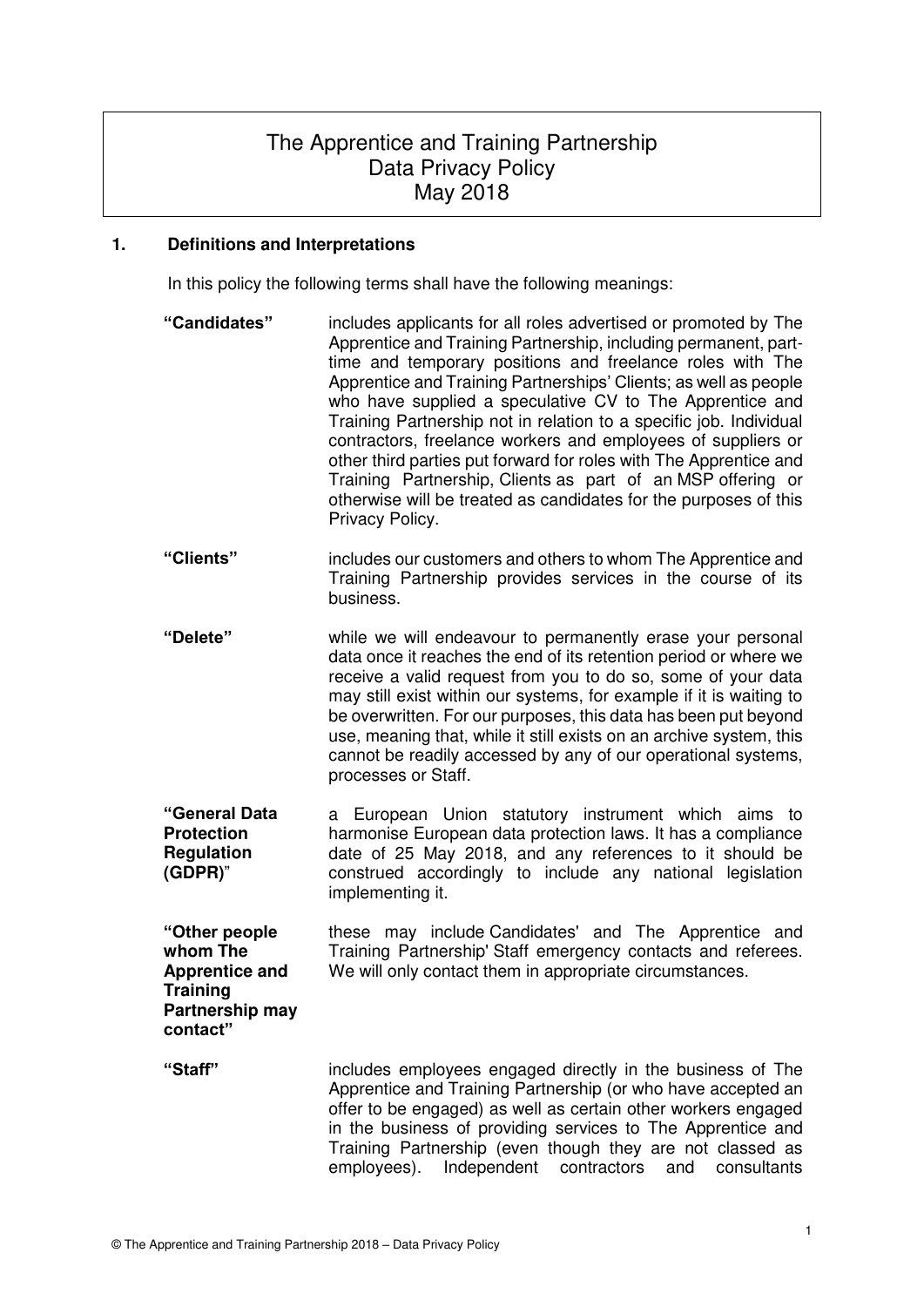performing services for The Apprentice and Training Partnership fall within the definition of a 'Supplier' for the purposes of this Privacy Policy

- **"Suppliers"** refers to partnerships and companies (including sole traders), and atypical workers such as independent contractors and freelance workers, who provide services to The Apprentice and Training Partnership. In certain circumstances The Apprentice and Training Partnership will sub-contract the services it provides to Clients to third party suppliers who perform services on The Apprentice and Training Partnership' behalf. In this context, suppliers that are individual contractors, freelance workers, or employees of suppliers will be treated as Candidates for data protection purposes. Please note that in this context, The Apprentice and Training Partnership requires Suppliers to communicate the relevant parts of this Privacy Policy (namely the sections directed at Candidates) to their employees.
- **"Website User"** any individual who accesses the The Apprentice and Training Partnership website.

## **2. This Policy**

- 2.1 This Privacy Policy explains what we do with your personal data, whether we are in the process of helping you find a job, continuing our relationship with you once we have found you a role, providing you with a service, receiving a service from you, using your data to ask for your assistance in relation to one of our Candidates, or you are visiting our website.
- 2.2 It describes how we collect, use and process your personal data, and how, in doing so, we comply with our legal obligations to you. Your privacy is important to us, and we are committed to protecting and safeguarding your data privacy rights.
- 2.3 This Privacy Policy applies to the personal data of our Website Users, Candidates, Clients, Suppliers, and other people whom we may contact in order to find out more about our Candidates or whom they indicate is an emergency contact. It also applies to the emergency contacts of our Staff. To be clear, if you are a member of The Apprentice and Training Partnership' Staff, you should refer to the The Apprentice and Training Partnership' Staff Privacy Policy which forms part of your employment contract.
- 2.4 For the purpose of applicable data protection legislation (including but not limited to the General Data Protection Regulation (Regulation (EU) 2016/679) (the "GDPR"), the company responsible for your personal data is The Apprentice and Training Partnership.
- 2.5 It is important to point out that we may amend this Privacy Policy from time to time. You can visit our website to stay up to date, as this is where we will post any changes.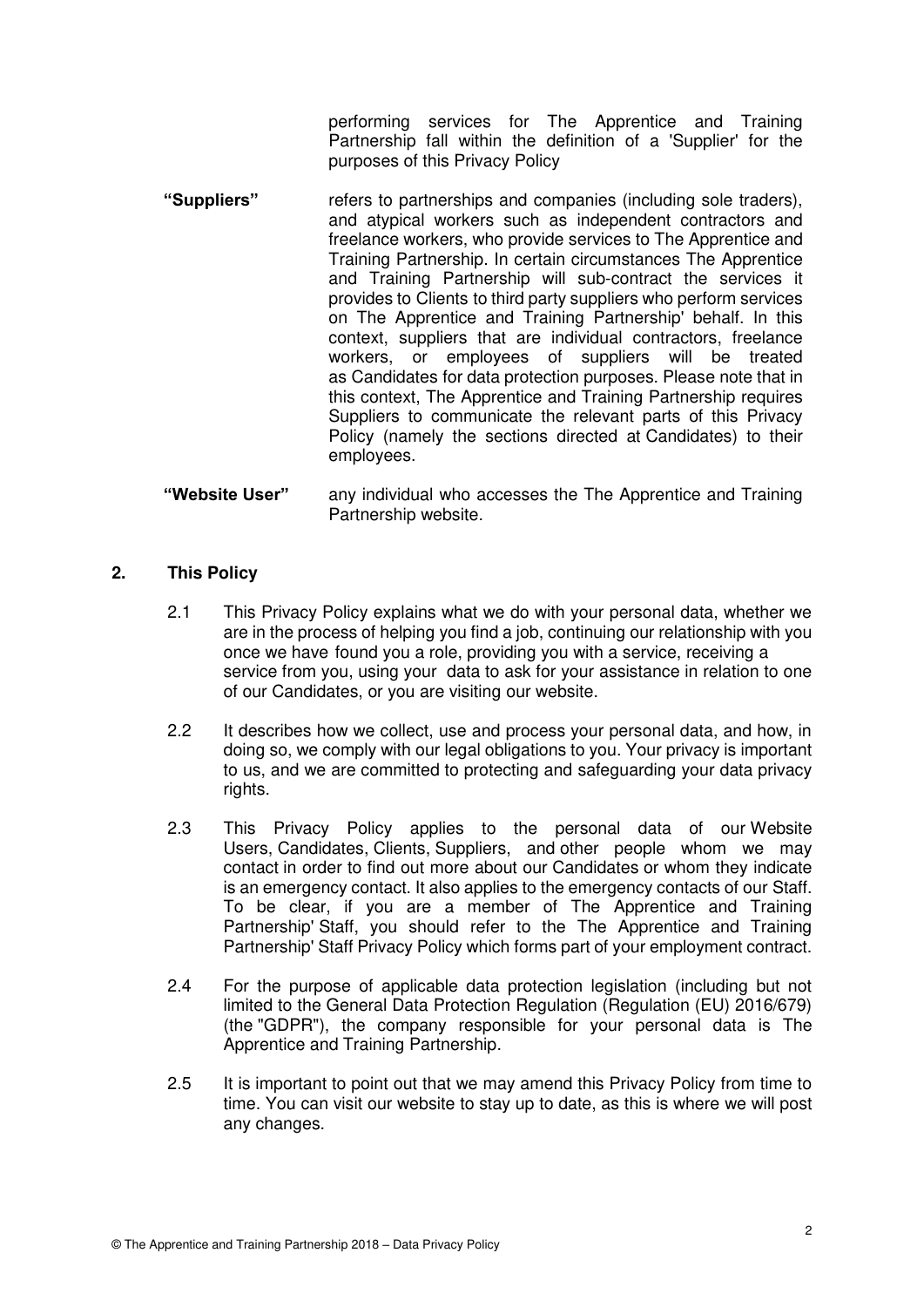#### **3. What kind of personal data do we collect?**

- 3.1 CANDIDATE DATA: In order to provide the best possible employment opportunities that are tailored to you, we need to process certain information about you. We only ask for details that will genuinely help us to help you, such as your name, age, contact details, education details, employment history, emergency contacts, immigration status, financial information (where we need to carry out financial background checks), and national insurance number (and of course you may choose to share other relevant information with us).
- 3.2 CLIENT DATA: If you are a The Apprentice and Training Partnership customer, we need to collect and use information about you, or individuals at your organisation, in the course of providing you services such as: (i) finding Candidates who are the right fit for you or your organisation; and/or (ii) notifying you of content published by The Apprentice and Training Partnership which is likely to be relevant and useful to you.
- 3.3 SUPPLIER DATA: We need a small amount of information from our Suppliers to ensure that things run smoothly. We need contact details of relevant individuals at your organisation so that we can communicate with you. We also need other information such as your bank details so that we can pay for the services you provide (if this is part of the contractual arrangements between us).
- 3.4 PEOPLE WHOSE DATA WE RECEIVE FROM CANDIDATES AND STAFF, SUCH AS REFEREES AND EMERGENCY CONTACTS: In order to provide Candidates with suitable employment opportunities safely and securely and to provide for every eventuality for them and our Staff, we need some basic background information. We only ask for very basic contact details, so that we can get in touch with you either for a reference or because you've been listed as an emergency contact for one of our Candidates or Staff members.
- 3.5 WEBSITE USERS**:** We collect a limited amount of data from our Website Users which we use to help us to improve your experience when using our website and to help us manage the services we provide. This includes information such as how you use our website, the frequency with which you access our website, and the times that our website is most popular.
- 3.6 A number of elements of the personal data we collect from you are required to enable us to fulfil our contractual duties to you or to others. Where appropriate, some, for example Candidates' right to work in the UK, are required by statute. Other items may simply be needed to ensure that our relationship can run smoothly.
- 3.7 Depending on the type of personal data in question and the grounds on which we may be processing it, should you decline to provide us with such data, we may not be able to fulfil our contractual requirements or, in extreme cases, may not be able to continue with our relationship.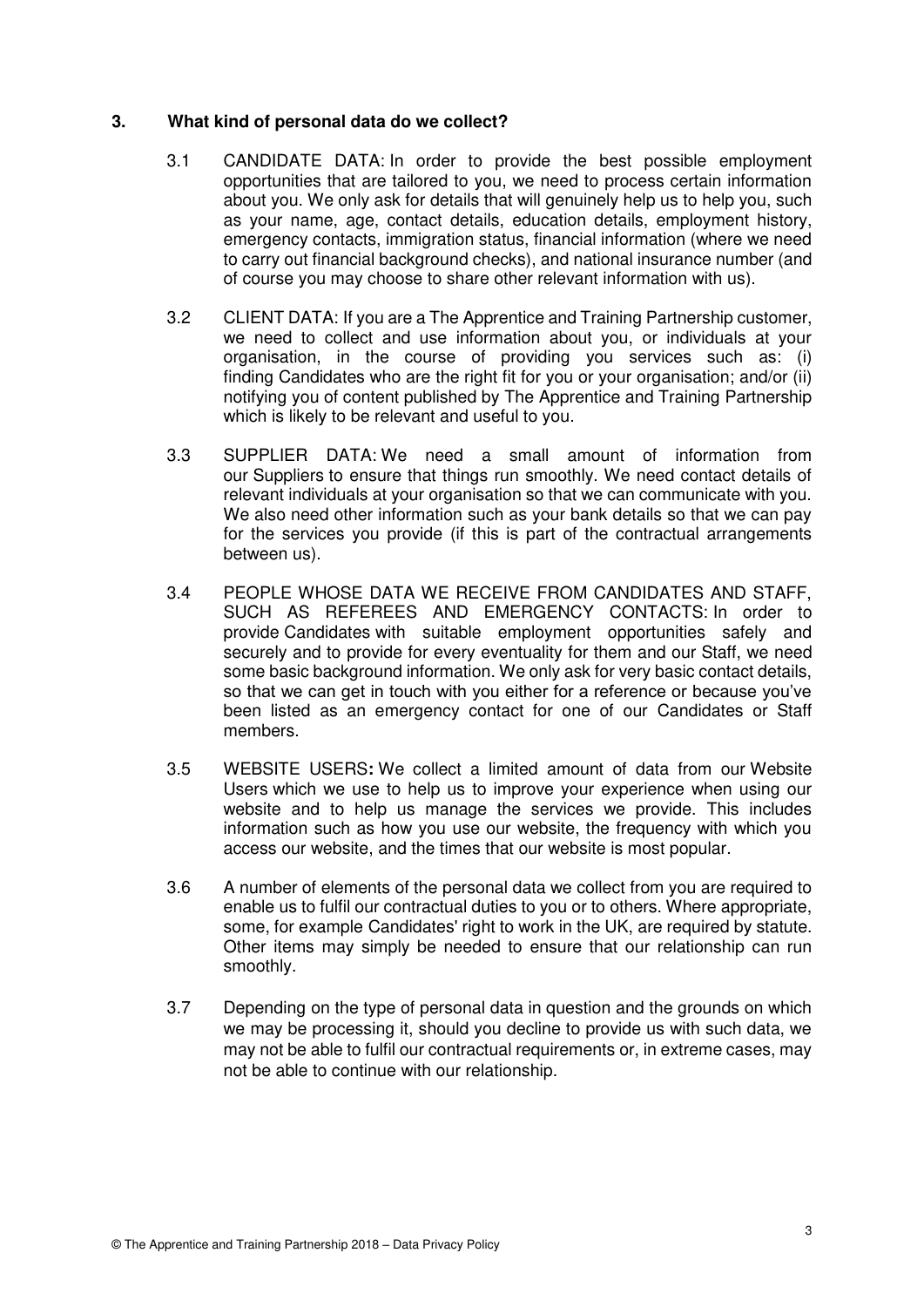#### **4. How do we collect your personal data?**

- 4.1 CANDIDATE DATA: There are two main ways in which we collect your personal data:
	- a) Directly from you; and
	- b) From third parties
- 4.2 CLIENT DATA: There are two main ways in which we collect your personal data:
	- a) Directly from you; and
	- b) From third parties (e.g. our Candidates) and other limited sources (e.g. online and offline media).

To the extent that you access our website or read or click on an email from us, we may also collect certain data automatically or through you providing it to us.

- 4.3 SUPPLIER DATA: We collect your personal data during the course of our work with you. To the extent that you access our website or read or click on an email from us, we may also collect certain data automatically or through you providing it to us.
- 4.4 PEOPLE WHOSE DATA WE RECEIVE FROM CANDIDATES AND STAFF, SUCH AS REFEREES AND EMERGENCY CONTACTS: We collect your contact details only where a Candidate or a member of our Staff puts you down as their emergency contact or where a Candidate gives them to us in order for you to serve as a referee.
- 4.5 WEBSITE USERS: We collect your data automatically via cookies when you visit our website, in line with cookie settings in your browser. We will also collect data from you when you contact us via the website.

## **5. How do we use your personal data?**

- 5.1 CANDIDATE DATA: The main reason for using your personal details is to help you find employment or other work roles that might be suitable for you. The more information we have about you, your skillset and your ambitions, the more bespoke we can make our service. Where appropriate and in accordance with local laws and requirements, we may also use your personal data for things like marketing and profiling.
- 5.2 CLIENT DATA: The main reason for using information about Clients is to ensure that the contractual arrangements between us can properly be implemented so that the relationship can run smoothly. This may involve identifying Candidates who we think will be the right fit for you or your organisation. The more information we have, the more bespoke we can make our service.
- 5.3 SUPPLIER DATA: The main reasons for using your personal data are to ensure that the contractual arrangements between us can properly be implemented so that the relationship can run smoothly, and to comply with legal requirements.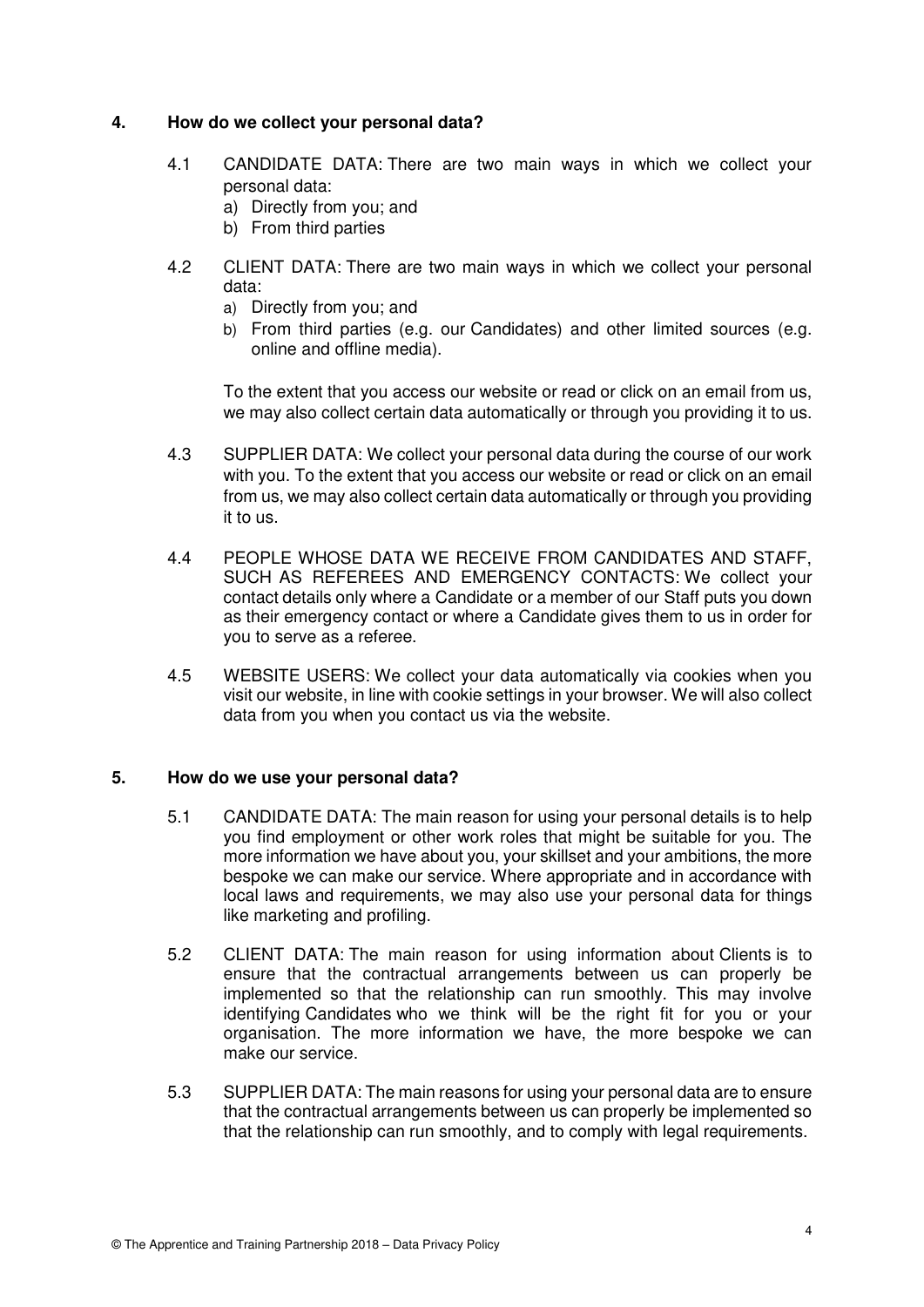- 5.4 PEOPLE WHOSE DATA WE RECEIVE FROM CANDIDATES AND STAFF, SUCH AS REFEREES AND EMERGENCY CONTACTS: We use referees' personal data to help our Candidates to find employment which is suited to them. If we are able to verify their details and qualifications, we can make sure that they are well matched with prospective employers. We may also use referees' personal data to contact them in relation to recruitment activities that may be of interest to them. We use the personal details of a Candidates or Staff member's emergency contacts in the case of an accident or emergency affecting that Candidates or member of Staff.
- 5.5 WEBSITE USERS: We use your data to help us to improve your experience of using our website, for example by analysing your recent job search criteria to help us to present jobs to you that we think you'll be interested in. If you are also a Candidate or Client of The Apprentice and Training Partnership, we may use data from your use of our websites to enhance other aspects of our communications with, or service to, you.
- 5.6 Please note that communications to and from The Apprentice and Training Partnerships Staff including emails may be reviewed as part of internal or external investigations or litigation.

#### **6. Who do we share your personal data with?**

- 6.1 CANDIDATE DATA: We may share your personal data with various parties, in various ways and for various reasons. Primarily we will share your information with prospective employers to increase your chances of securing the job you want. Unless you specify otherwise, we may also share your information with any of our group companies and associated third parties such as our service providers where we feel this will help us to provide you with the best possible service.
- 6.2 CLIENT DATA: We will share your data primarily to ensure that we provide you with a suitable pool of Candidates. Unless you specify otherwise, we may share your information with any of our group companies and associated third parties such as our service providers to help us meet these aims.
- 6.3 SUPPLIER DATA: Unless you specify otherwise, we may share your information with any of our group companies and associated third parties such as our service providers and organisations to whom we provide services.
- 6.4 PEOPLE WHOSE DATA WE RECEIVE FROM CANDIDATES AND STAFF, SUCH AS REFEREES AND EMERGENCY CONTACTS: Unless you specify otherwise, we may share your information with any of our group companies and associated third parties such as our service providers and organisations to whom we provide services.
- 6.5 WEBSITE USERS: Unless you specify otherwise, we may share your information with providers of web analytics services, marketing automation platforms and social media services to make sure any advertising you receive is targeted to you.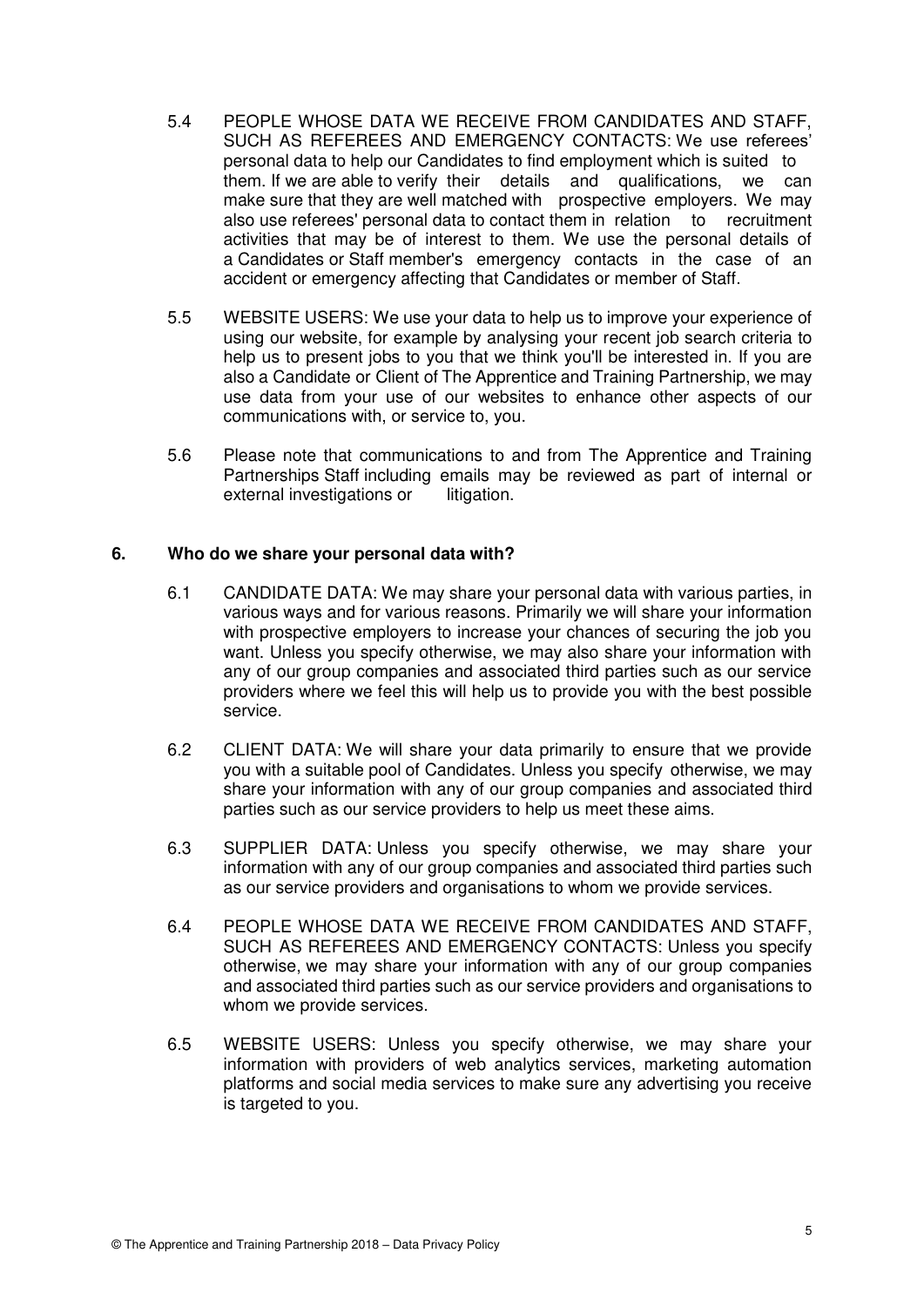## **7. How do we safeguard your personal data?**

We care about protecting your information. That's why we put in place appropriate measures that are designed to prevent unauthorised access to, and misuse of, your personal data.

## **8. How long do we keep your personal data for?**

- 8.1 We will retain your personal data in line with The Apprentice and Training Partnership's Data Retention Policy which provides an indefinite retention period where we are providing services to you (or, where appropriate, the Company you are working for or with).
- 8.2 Where we are not actively providing services to you (or, where appropriate, the Company you are working for or with), we will retain your personal data in line with section 7 of The Apprentice and Training Partnership's Data Retention Policy.

## **9. How can you access, amend or take back the personal data that you have given to us?**

 Even if we already hold your personal data, you still have various rights in relation to it. To get in touch about these, please contact us. We will seek to deal with your request without undue delay, and in any event in accordance with the requirements of any applicable laws. Please note that we may keep a record of your communications to help us resolve any issues which you raise.

- 9.1 **Right to object:** If we are using your data because we deem it necessary for our legitimate interests to do so, and you do not agree, you have the right to object. We will respond to your request within 30 days (although we may be allowed to extend this period in certain cases). Generally, we will only disagree with you if certain limited conditions apply.
- 9.2 **Right to withdraw consent:** Where we have obtained your consent to process your personal data for certain activities (for example, for profiling your suitability for certain roles), or consent to market to you, you may withdraw your consent at any time.
- 9.3 **Data Subject Access Requests (DSAR):** Just so it's clear, you have the right to ask us to confirm what information we hold about you at any time, and you may ask us to modify, update or Delete such information. At this point we may comply with your request or, additionally do one of the following:
	- a) we may ask you to verify your identity, or ask for more information about your request; and
	- b) where we are legally permitted to do so, we may decline your request, but we will explain why if we do so.
- 9.4 **Right to erasure:** In certain situations (for example, where we have processed your data unlawfully), you have the right to request us to "erase" your personal data. We will respond to your request within 30 days (although we may extend this period in certain cases) and will only disagree with you if certain limited conditions apply. If we do agree to your request, we will Delete your data but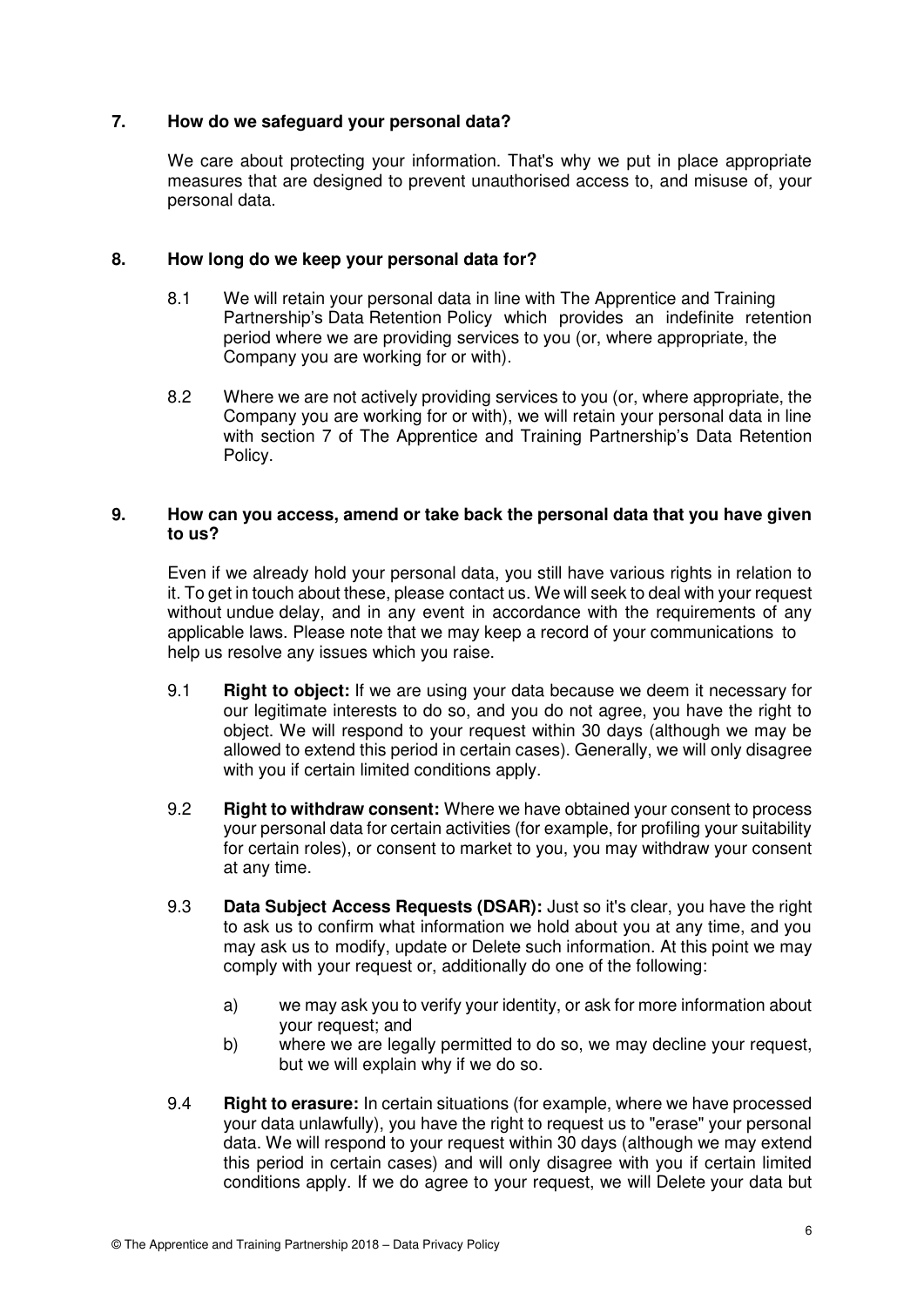will generally assume that you would prefer us to keep a note of your name to minimise the chances of you being contacted in the future. If you would prefer us not to do this, you are free to say so.

- 9.5 **Right of data portability:** If you wish, you have the right to transfer your data from us to another data controller. We will help with this either by transferring your data for you, or providing you with a copy in a commonly used machine readable format.
- 9.6 **Right to lodge a complaint with a supervisory authority:** You also have the right to lodge a complaint with your local supervisory authority.
- 9.7 If your interests or requirements change, you can unsubscribe from part or all of our marketing content (for example job role emails or The Apprentice and Training Partnership market information) by clicking the unsubscribe link in the email.

#### **10. Who is responsible for processing your personal data on The Apprentice and Training Partnership website?**

 The Apprentice and Training Partnership controls the processing of personal data on its website(s).

#### **11. What are cookies and how do we use them?**

- 11.1 A "cookie" is a bite-sized piece of data that is stored on your computer's hard drive. They are used by nearly all websites and do not harm your system. We use them to track your activity to help ensure you get the smoothest possible experience when visiting our website. We can use the information from cookies to ensure we present you with options tailored to your preferences on your next visit. We can also use cookies to analyse traffic and for advertising purposes.
- 11.2 If you want to check or change what types of cookies you accept, this can usually be altered within your browser settings.
- 11.3 If you don't want to receive cookies that are not strictly necessary to perform basic features of our site, you may choose to opt-out by changing your browser settings.
- 11.4 Most web browsers will accept cookies but if you would rather we didn't collect data in this way you can choose to accept all or some, or reject cookies in your browser's privacy settings. However, rejecting all cookies means that you may not be able to take full advantage of all our website's features. Each browser is different, so check the "Help" menu of your browser to learn how to change your cookie preferences.
- 11.5 For more information generally on cookies, including how to disable them, please refer to aboutcookies.org. You will also find details on how to delete cookies from your computer.